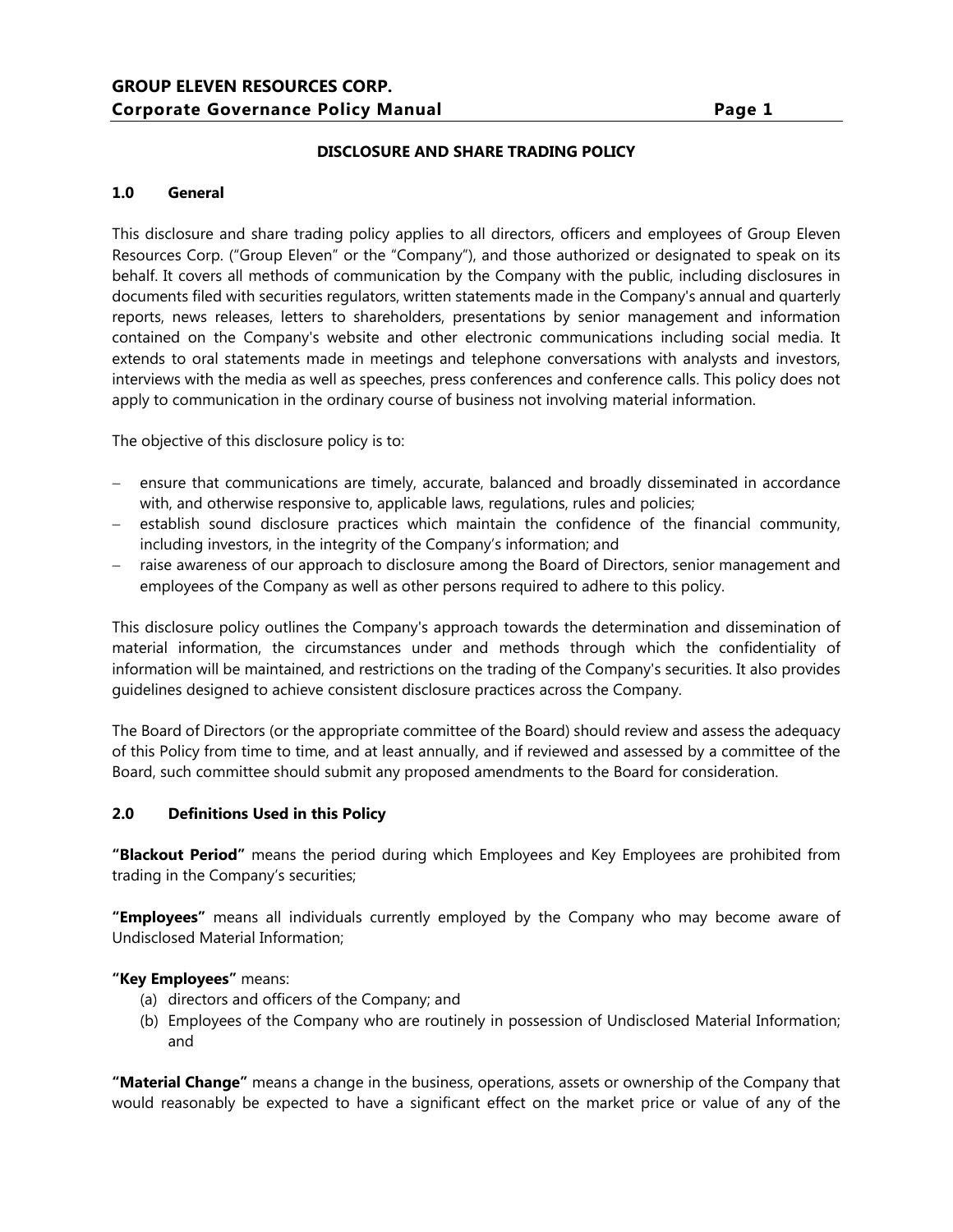# **GROUP ELEVEN RESOURCES CORP. Corporate Governance Policy Manual Page 2**

securities of the Company and includes a decision to implement the change made by the board of directors of the Company or by senior management of the Company who believe that confirmation of the decision by the board is probable;

**"Material Fact"** means a fact that significantly affects or could reasonably be expected to significantly affect the market price or value of the Company's securities;

**"Material Information"** means any information (Material Fact or Material Change) relating to the business, operations, assets or ownership of the Company that results in or could reasonably be expected to result in a significant change in the market price or value of any of the Company's securities. Common examples of information that will frequently be regarded as material are:

- exploration drilling results or material changes in resources of the Company;
- changes in share ownership that may affect control of the Company;
- changes in the corporate structure of the Company, such as a reorganization or amalgamation;
- material changes in the capital structure of the Company;
- a public or private sale of a material number of additional securities of the Company;
- changes in the exploration plans or corporate objectives of the Company;
- material changes in the management of the Company;
- litigation which may have a material impact on the Company;
- major labour disputes involving, or disputes with major contractors or suppliers of, the Company;
- results of a feasibility study;
- projections by management of future earnings or losses;
- news of a pending or proposed merger or acquisition, or a tender offer or exchange offer;
- information about a joint venture;
- news of a significant sale of assets;
- changes in dividend policies or the declaration of a stock split or the offering of additional securities;
- impending bankruptcy or financial liquidity problems;
- borrowing, or establishing a facility which allows the borrowing of, a material amount of funds by the Company;

**"Pending Material Developments"** means a proposed transaction of the Company, information with respect to which would constitute Material Information, however, a decision to proceed with the transaction has not been made by the board of directors or by senior management with the expectation of concurrence from the board;

**"Undisclosed Material Information"** means Material Information pertaining to the Company that has not been publicly disclosed or information that has been publicly disclosed, but a reasonable period of time for its dissemination has not passed.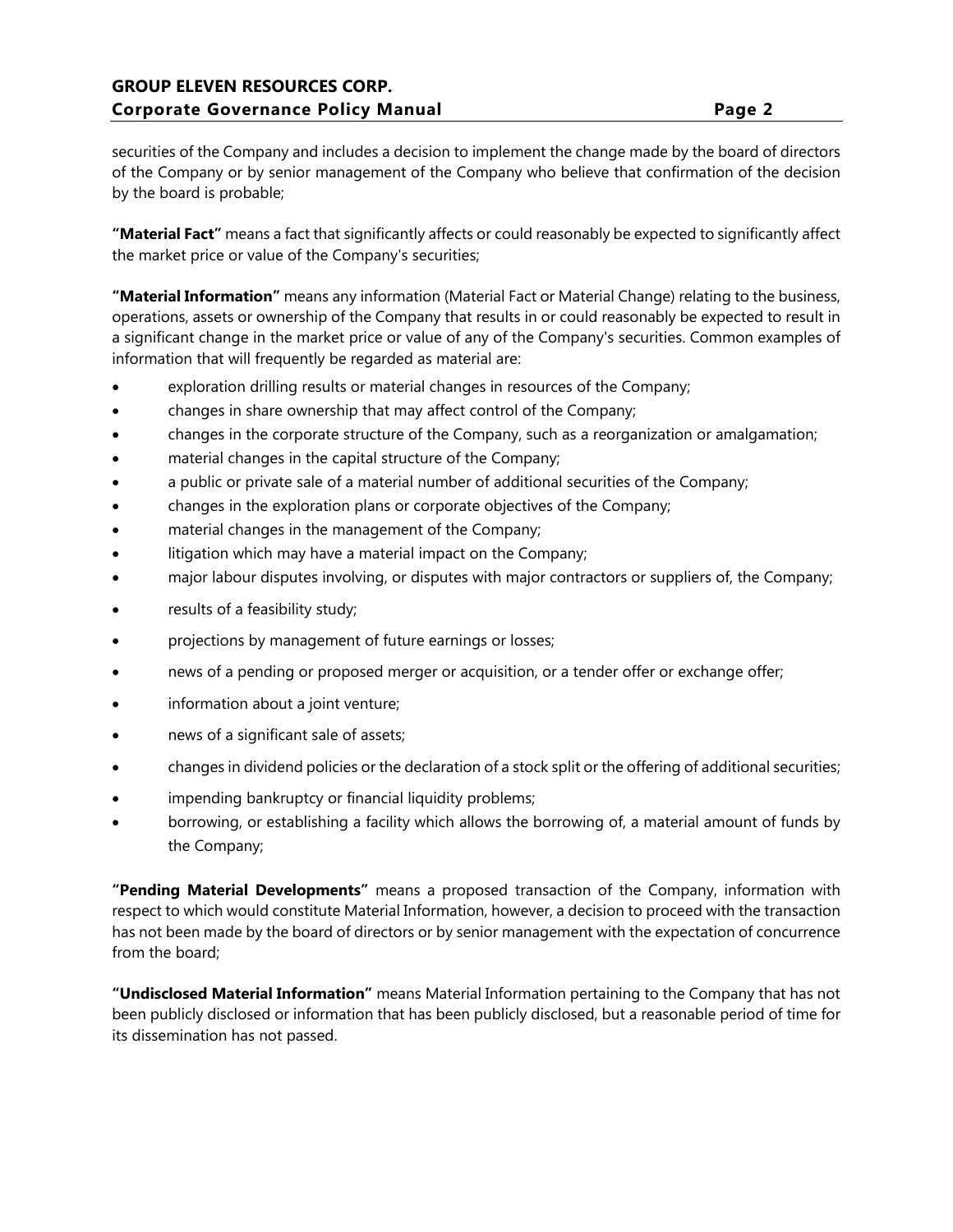## **3.0 Principals of Disclosure or Material Information**

In complying with the requirement to disclose all Material Information under applicable laws and stock exchange rules in a timely manner, the Company will adhere to the following basic disclosure principles:

- (a) Subject to the terms of this policy, material information will be publicly disclosed via news release.
- (b) In certain circumstances, the CEO may determine that such disclosure would be detrimental to the Company's interests (for example if release of the information would prejudice negotiations in a corporate transaction), in which case the information will be kept confidential until the CEO determines it is appropriate to publicly disclose or that the Company has a legal obligation to do so. In certain circumstances, the CEO may cause a confidential material change report to be filed with the applicable securities regulators, and will periodically (at least every 10 days) review its decision to keep the information confidential (also see 'Rumours' in Section 4).
- (c) Disclosure must be factual and non-speculative and must include any information the omission of which would make the rest of the disclosure misleading (half-truths are misleading).
- (d) Unfavourable material information must be disclosed as promptly and completely as favourable information.
- (e) No selective disclosure. Previously undisclosed material information must not be disclosed to selected individuals (for example, in an interview with an analyst or in a telephone conversation with an investor). If previously undisclosed material information has been inadvertently disclosed, such information must be broadly disclosed immediately via news release. In certain circumstances, applicable securities laws allow for selective disclosure where doing so is in the "necessary course of business". Selective disclosure of material information under this exception should generally be reviewed and confirmed with the Company's counsel.
- (f) Disclosure on the Company's website alone does not constitute adequate disclosure of material information.
- (g) Disclosure must be corrected immediately if the Company subsequently learns that earlier disclosure by the Company contained a material error at the time it was given.

## **4.0 Restrict Trading in Securities of the Company or its Affiliates**

In order to avoid the concerns regarding both actual violations of securities laws and the appearance of benefiting from "inside" information, any Employee, including Key Employee's and members of his or her family and other associates, who has inside information, including "material, non-public information" or knowledge of a "material fact" or a "material change" relating to the Company or any other entity having an actual or potential relationship with the Company may not:

- (a) buy or sell the securities of the Company or of any such entity;
- (b) pass along the information to anyone other than a Company employee with a need to know, or a third party (e.g. consultant) to whom an executive officer of the Company holding the position of vice president or higher has directed you to make such disclosure; or
- (c) permit any member of his or her immediate family or anyone acting on his or her behalf, or anyone to whom he or she has disclosed the information, to purchase or sell such securities. Employees should where possible confine their securities transactions to investment for the longer term as opposed to short-term trading. Securities regulations apply not only to common shares but also to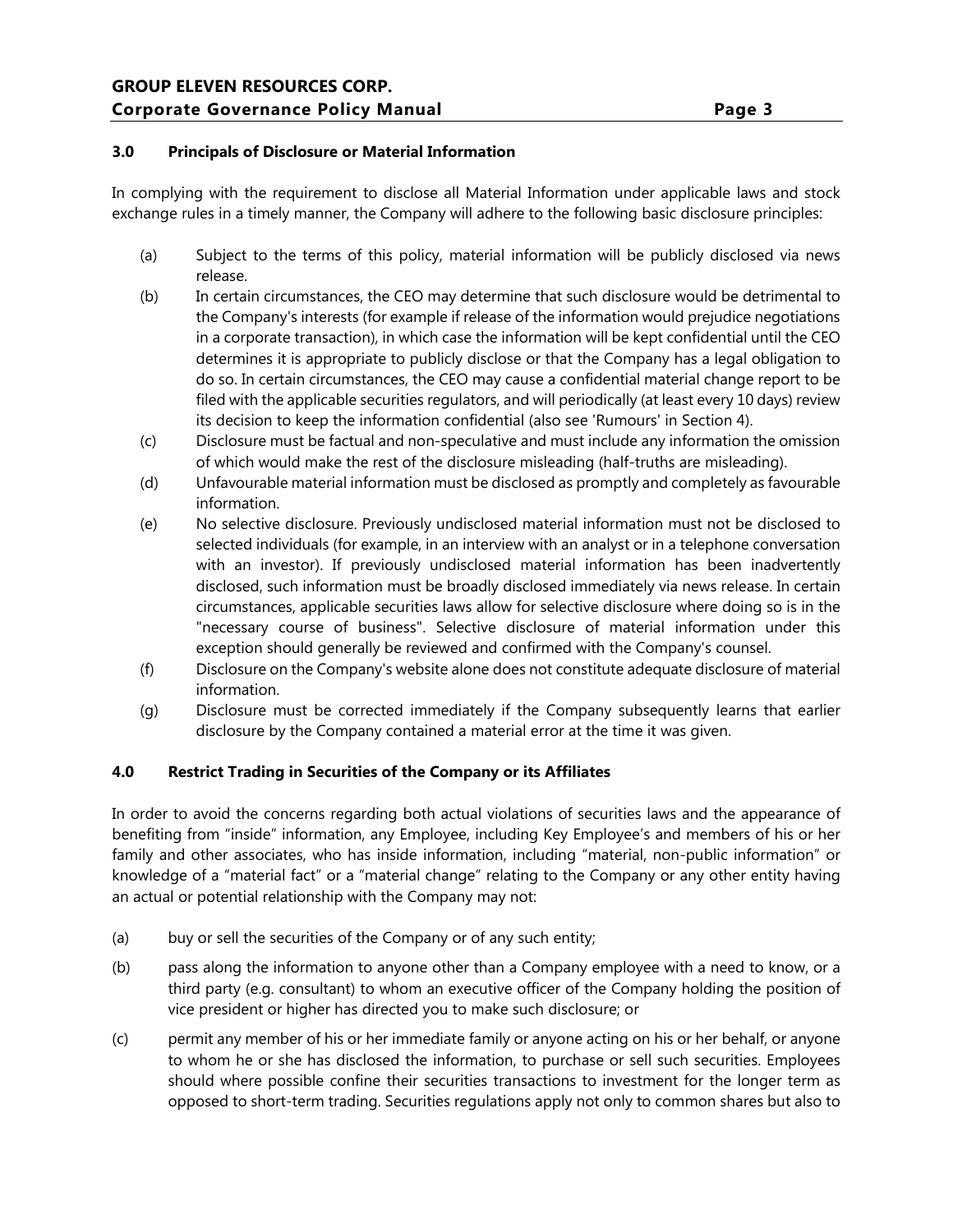related securities such as options, puts and calls. Trading in these types of securities is discouraged, as is selling short. These guidelines should also apply to trades and investment by family members and other associates of Employees where there may be any suggestion or implication that any advantage has been gained by access to inside information.

Where there is pending Material Information with respect to the Company, a confidential memo will be sent to all Key Employees, as well as to other Employees if it is determined appropriate, informing them as to the Blackout Period with respect to such pending Material Development at which time they shall cease trading until further notice. No reason for the trading restriction will be provided. Trading in the Company's stock during Blackout Periods is strictly prohibited.

Directors, senior officers and any persons beneficially owning or controlling more than 10% of the voting rights of a public corporation are required to file insider trading reports on SEDI (System for Electronic Disclosure by Insiders) within five (5) days after of a change in their ownership position in any securities of the Company (this includes the grant of options or other convertible securities to such persons or the exercise by them of such options or convertible securities). If an individual falls into one of these categories, that individual should consult the CFO with respect to any individual proposed trades in securities or with respect to his/her statutory obligations regarding insider trading report filings in general. The Company currently utilizes an outside service provider who can assist in the filing of these reports so long as they are provided access to the SEDI login information of the filer.

## **5.0 Responsibility for Disclosure of Information**

The CFO, or his designate (to be designated in writing), has the responsibility of managing the dissemination and disclosure of all information to be provided to the investing public and other members of the financial community. The CFO must ensure that the information provided other than by means of a news release (or other approved method of broad dissemination) directly to members of the financial community does not qualify as material non-public information about the Company and, to this end, will consult with its legal counsel.

In order that a consistent message be delivered, it is necessary to limit the number of individuals who may communicate information to the investment community, media and general public on behalf of Group Eleven. The Company's designated spokespersons are the persons holding the following (or comparable) positions within the Company (these persons are referred to as "Designated Spokespersons"):

- Chief Executive Officer (CEO);
- Chief Financial Officer (CFO);
- Vice President, Exploration Strategy
- Chief Operating Officer (COO)

Any of the Designated Spokespersons may, from time to time, designate other people within the Company ("Authorized Spokespersons") to speak on behalf of Group Eleven as back up or to respond to specific enquiries. Any Authorized Spokesperson must be briefed by a Designated Spokesperson with a general review to identify information that is operationally sensitive, information that is material and information that is not yet publicly disclosed.

Employees and directors who are not Designated or Authorized Spokespersons must not respond under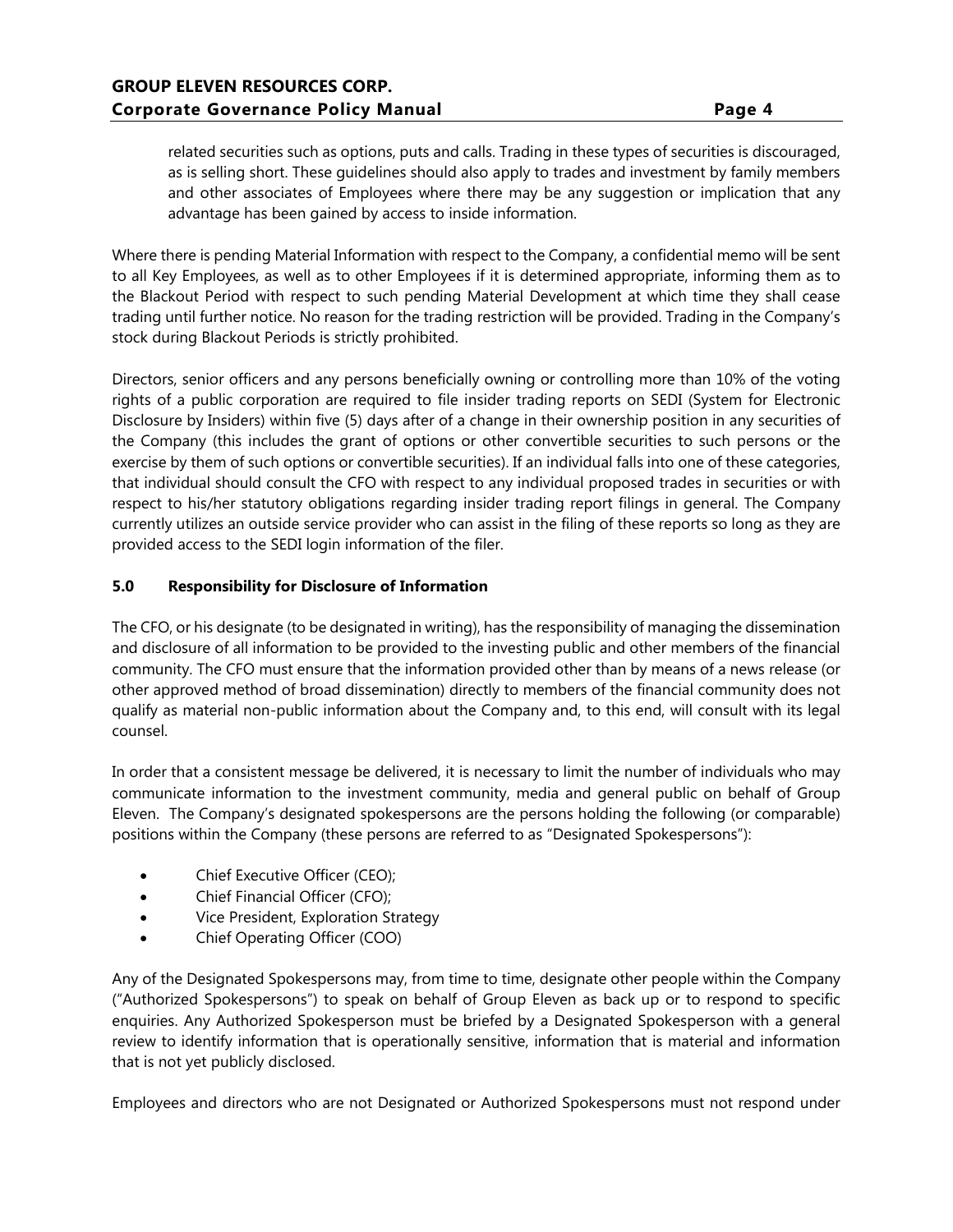any circumstances (including on a "no-name" or "off the record" basis) to calls or inquiries from the financial community, investors, shareholders or media and may not disseminate information through any media, including the Internet. All such calls and inquiries must be referred to a Designated or Authorized Spokesperson, as applicable.

#### **6.0 Procedures for Disclosure of Documents and Information**

The Company should release all press releases by a wire service that provides national and simultaneous coverage. Such wire service provide dissemination of the full text of the press release to the national financial press and to daily newspapers that provide regular coverage of financial news as well as provide dissemination to all members of the TSX to all relevant regulatory bodies.

In the event the news release meets the criteria of TSX Policy 3.4, Section 4.2, the press release must be provided to the Market Surveillance Division by email, fax or hand delivery. The criteria are as follows:

- (a) Reverse Takeovers, Changes of Business or other reorganizations;
- (b) Qualifying Transactions, Reviewable Transactions, including corporate acquisitions or dispositions;
- (c) Change of control;
- (d) Future oriented financial information or other operating projections; and
- (e) Disclosure of mineral reserves/resources or oil and gas reserves.

The only individuals authorized to send any such press release are the Corporate Secretary, the Chief Executive Officer and the Chief Financial Officer. If a material press release is being issued during trading hours, it will generally be necessary for the press release to be provided to the Market Surveillance Division prior to release to allow staff to determine whether trading of securities of the Company should be halted.

The Company will maintain a web site and make available to investors all documents provided under timely disclosure requirements applicable to the Company such as annual reports, publicly disclosed financial statements, annual information forms, press releases, material change reports and management proxy circulars, as well as other investor relations information as well as supplemental information provided at briefings to analysts and institutional investors. All information posted on the web site must not be misleading and must be kept up to date and accurate. No material information may be posted on the web site that has not first been publicly disclosed via press release. As a general practice, the Company should not post any investor relations information on the web site that is prepared by a third party, unless the information was prepared on behalf of the Company or is general in nature and not specific to the Company. An email link will be provided on the web site for investors to communicate directly with the Chief Executive Officer and the web site will clearly distinguish between investor relations information and promotional material.

**Rumours:** The Company does not comment, affirmatively or negatively, on rumours. This also applies to rumours on the Internet. The Company's authorized spokespersons or designates will respond consistently to those rumours, saying, "It is our policy not to comment on market rumours or speculation." Should the Exchange request that the Company make a definitive statement in response to a market rumour that is causing significant volatility in the stock, the Administrators will consider the matter and decide whether to make a policy exception.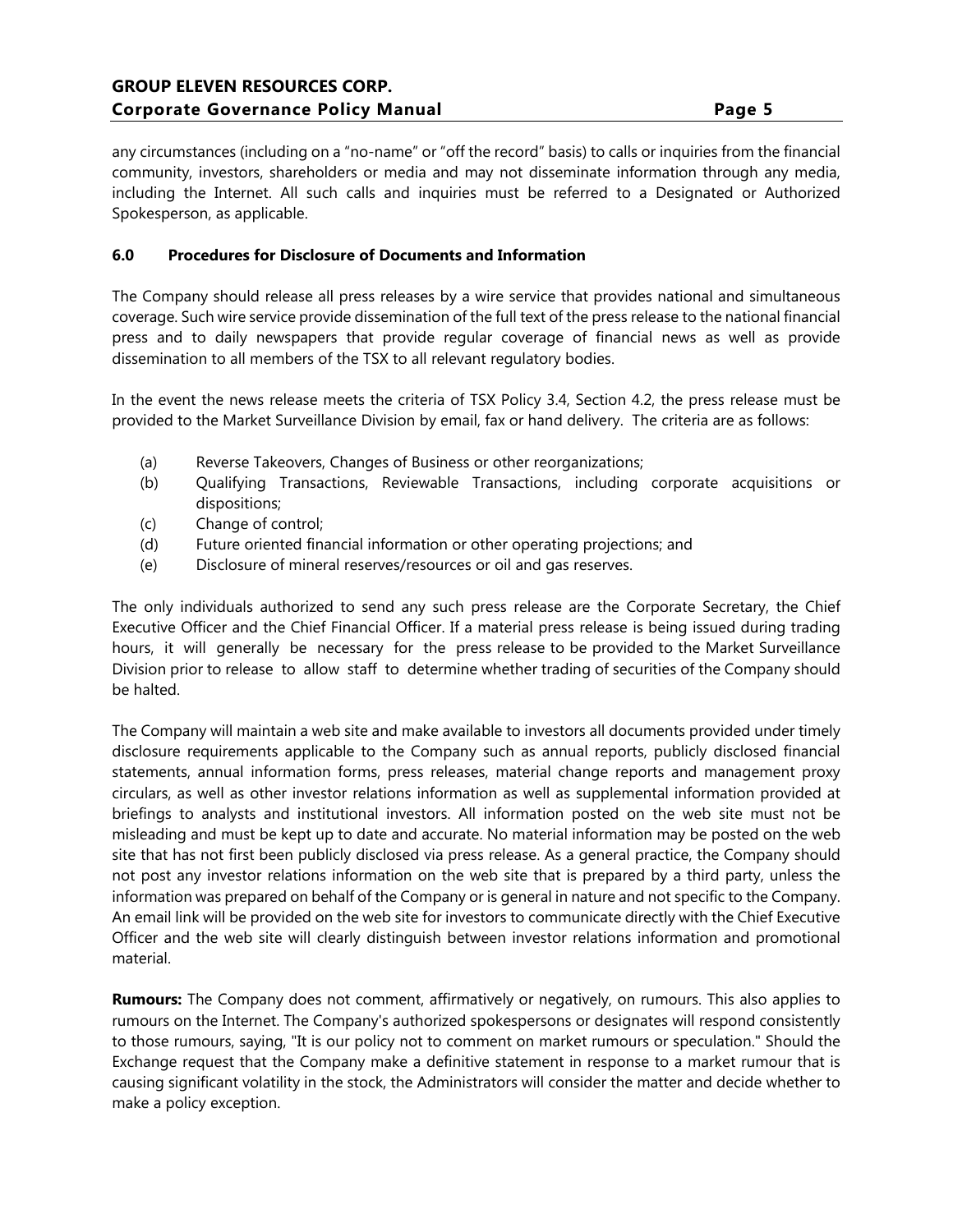If material undisclosed information of the Company appears to be affecting trading activity in the Company's securities, the Administrators will consider taking immediate steps to issue a public announcement by news release of the information. This may also include contacting the Exchange and asking that trading be halted pending the issuance of a news release.

**Briefing Analysts, Investors and the Media:** The Company recognizes that analysts are important conduits for disseminating corporate information to the investing public and that analysts play a key role in interpreting and clarifying existing public data and in providing investors with background information and details that cannot practically be put in public documents.

The Company also recognizes that meetings with significant investors are an important element of the investor relations program of the Company. The Company will meet with analysts and investors on an individual or small group basis as needed and will initiate contacts or respond to analyst and investor calls in a timely, consistent and accurate fashion in accordance with this Policy.

In connection with any meetings with analysts, investors or the media:

- (a) the Company recognizes that disclosure in individual or group meetings does not constitute adequate disclosure of information that is considered material non-public information;
- (b) where possible, officers of the Company who will be making a presentation during a meeting, press conference or conference call will prepare a script in advance of their remarks in order to reduce the risk of inappropriate statements being made, and all presentations must be reviewed and approved by the Disclosure Committee prior to being made;
- (c) if the Company intends to announce material information at an analyst or shareholder meeting or a press conference or on a conference call, the announcement must be preceded by a press release as no selective disclosure should be made in advance of the press release;
- (d) the Company will provide only non-material information through individual and group meetings, in addition to information which has been previously publicly disclosed, recognizing that an analyst or investor may construct this information into a mosaic that could result in material information;
- (e) the Company should not assume that "tweaking" financial information that has already widely disseminated in the marketplace does not represent selective disclosure;
- (f) the Company will, upon request, provide the same sort of detailed, public, non-material information to individual investors or reporters that it has provided to analysts and institutional investors and may post this information on the web site;
- (g) where practicable, spokespersons for the Company should keep notes of telephone conversations with analysts and investors, more than one representative of the Company should be present at all individual and group meetings and a debriefing should be held after each such meeting and, if such debriefing uncovers selective disclosure of previously undisclosed material information, the Company should immediately disclose such information broadly via a news release;
- (h) the policy of the Company is generally not to comment on draft analyst reports and analysts reports will not be posted on the web site;
- (i) the Company may post on the web site a complete listing, regardless of the recommendation, of all of the investment firms and analysts who provide research coverage on the Company although, if provided, this list will not include links to the analysts' or any other third party web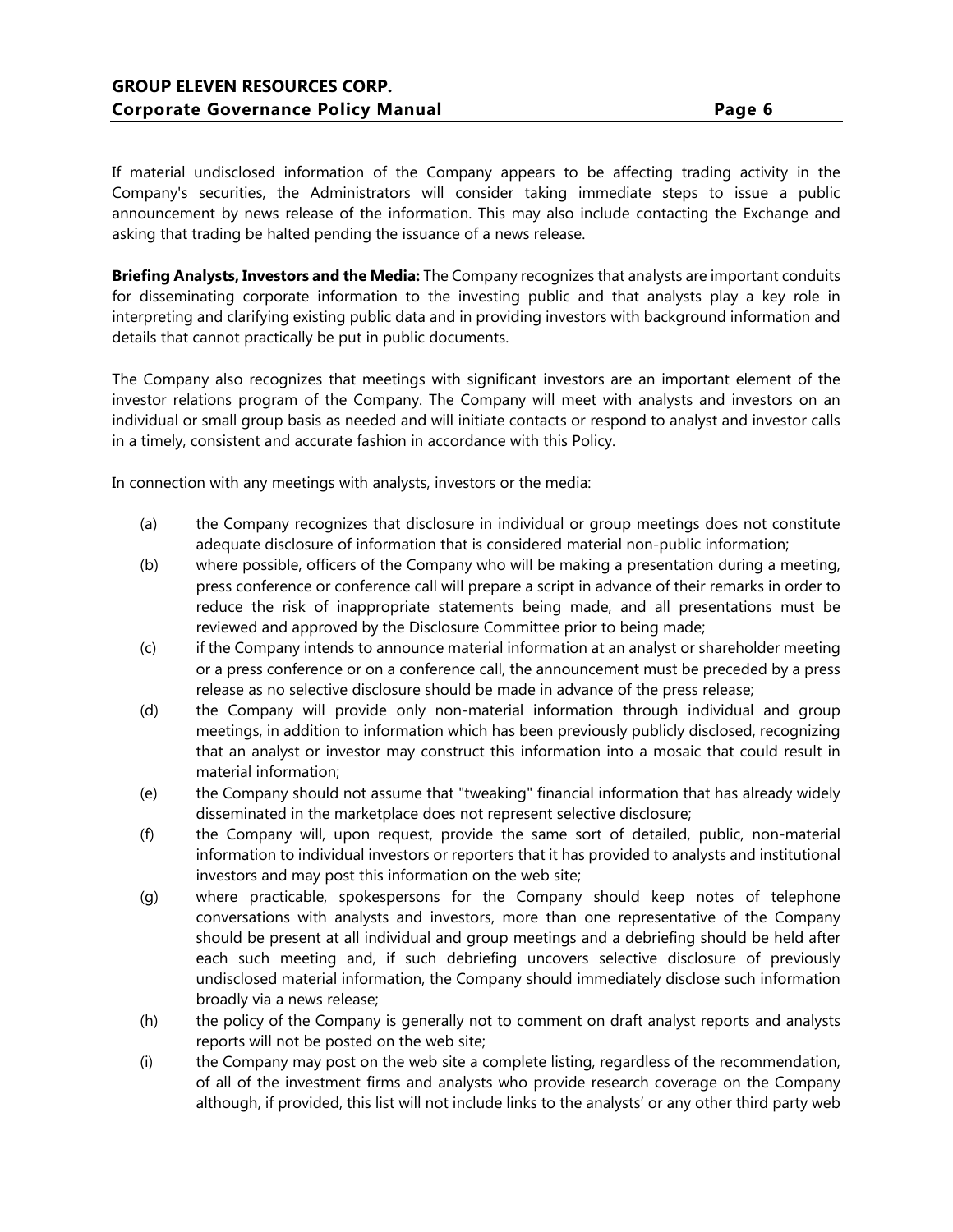sites or publications;

- (j) analysts are free to prepare reports on the Company but should do so based on the permanent information record consisting of public disclosure documents filed with securities administrators and stock exchanges together with information provided in any quarterly investor information meetings described below; and
- (k) where analysts or other market professionals are seeking clarification on factual matters from the Company, the Company should generally provide information in written form to ensure the information is accurate, provided that no draft report or model should be retained if provided to the Company and it is imperative that the control of this process be centralized through, and that all inquiries from analysts be directed to, the Chief Executive Officer.

**Future Financial Performance:** With respect to questions from the investor community, it is the policy of the Company not to respond to detailed questions on financial performance except in the case of historical performance. Comments on future performance will generally be limited to statements dealing with operating performance, as well as economic conditions such as overall market demand.

Comments on future performance, if made, will not be made in one-on-one meetings but should be made in the context of conference calls to which open access is generally permitted.

The Company should begin conference calls with a caution with respect to any statements that may be made of a forward looking nature to ensure that participants are fully aware of the risks associated with such statements in light of the business risks to which the Company is subject. Such caution must go beyond mere boilerplate and be substantive and tailored to the specific future estimates or opinions that are being made. Advice must also be provided concerning the practice of the Company for updating such forwardT looking statements.

**Material Change Reports:** In addition to issuing a press release, if the material information also constitutes a "material change", a material change report must be filed with the relevant securities commissions as soon as practicable and in any event, within ten days of the material change. A "material change" includes any change in the business, operations or capital of the Company that would reasonably be expected to have a significant effect on the market price or value of securities of the Company.

All material change reports shall be reviewed by the Committee.

**Keep a Record of Disclosures:** The Chief Financial Officer should maintain a file of all disclosure documents, regulatory filings, press releases, annual reports, quarterly reports, management speeches and analyst presentations.

**Forward-looking Information:** Should the Company provide the investment community with any forwardlooking information, the Company will ensure that such statements, whether oral or written, are identified as forward-looking statements and that they are accompanied by meaningful cautionary language identifying important factors that could cause actual results to differ materially from those projected in the statement.

To the extent possible, the Company will also endeavour to update forward-looking statements which change materially.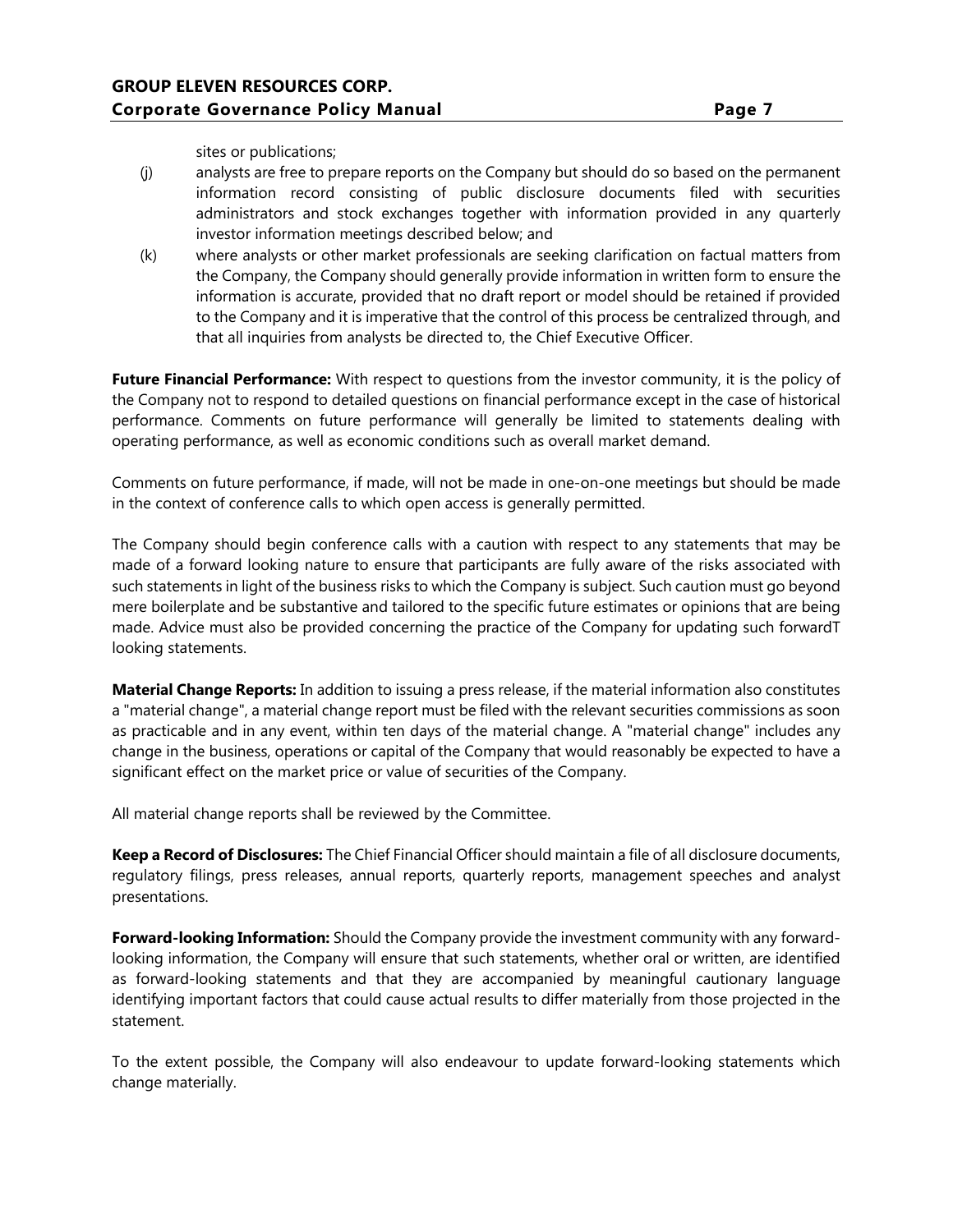## **7.0 Responsibility for Electronic Communications**

This Policy also applies to electronic communications. Accordingly, officers and other employees responsible for written and oral public disclosures are also responsible for electronic communications.

The investor relations department is responsible for updating the investor relations section of the web site and for monitoring all information placed on the web site to ensure that it is accurate, complete, up-todate and in compliance with all applicable securities laws, instruments, rules and policies and regulatory requirements.

Disclosure on the web site alone does not constitute adequate disclosure of information that is considered material non-public information. Any disclosure of material information on the web site will be preceded by the issue of a news release. All continuous disclosure documents as well as all supplemental information provided to analysts, institutional investors and other market professionals will be provided in the Investor Relations section of the web site. All information posted, including text and audiovisual material, will show the date the material was issued. Any material changes in any information posted on the web site must be updated immediately, following the issue of a news release. The web site will include a notice that advises the reader that the information was accurate at the time of posting, but may be superseded by subsequent disclosures.

The investor relations department will also ensure that electronic inquiries are responded to. Only public information or information which could otherwise be disclosed in accordance with this disclosure policy will be utilized in responding to electronic inquiries. The investor relations department will maintain a written record of such inquiries and responses.

In order to ensure that no material undisclosed information is inadvertently disclosed, directors, officers and employees are prohibited from participating in Internet chat rooms, bulletin boards, email or newsgroup discussions on matters pertaining to the Company's activities or its securities. Directors, officers or employees who encounter such a discussion pertaining to the Company should advise the CFO immediately, so the discussion may be monitored.

## **8.0 Maintaining Confidentiality**

Any director, officer or employee privy to confidential corporate information is prohibited from communicating such information to anyone else, unless it is necessary to do so in the course of business. Efforts will be made to limit access to such confidential information to only those who need to know the information.

Outside parties privy to undisclosed material information concerning the Company will be told that they must not divulge such information to anyone else, and that they may not trade in the Company's securities until the information is publicly disclosed. Such outside parties may be requested to confirm their commitment to non-disclosure under a written confidentiality agreement of the Company as and when determined by the Company.

In order to prevent the misuse or inadvertent disclosure of material information, the procedures set forth below should be observed at all times: